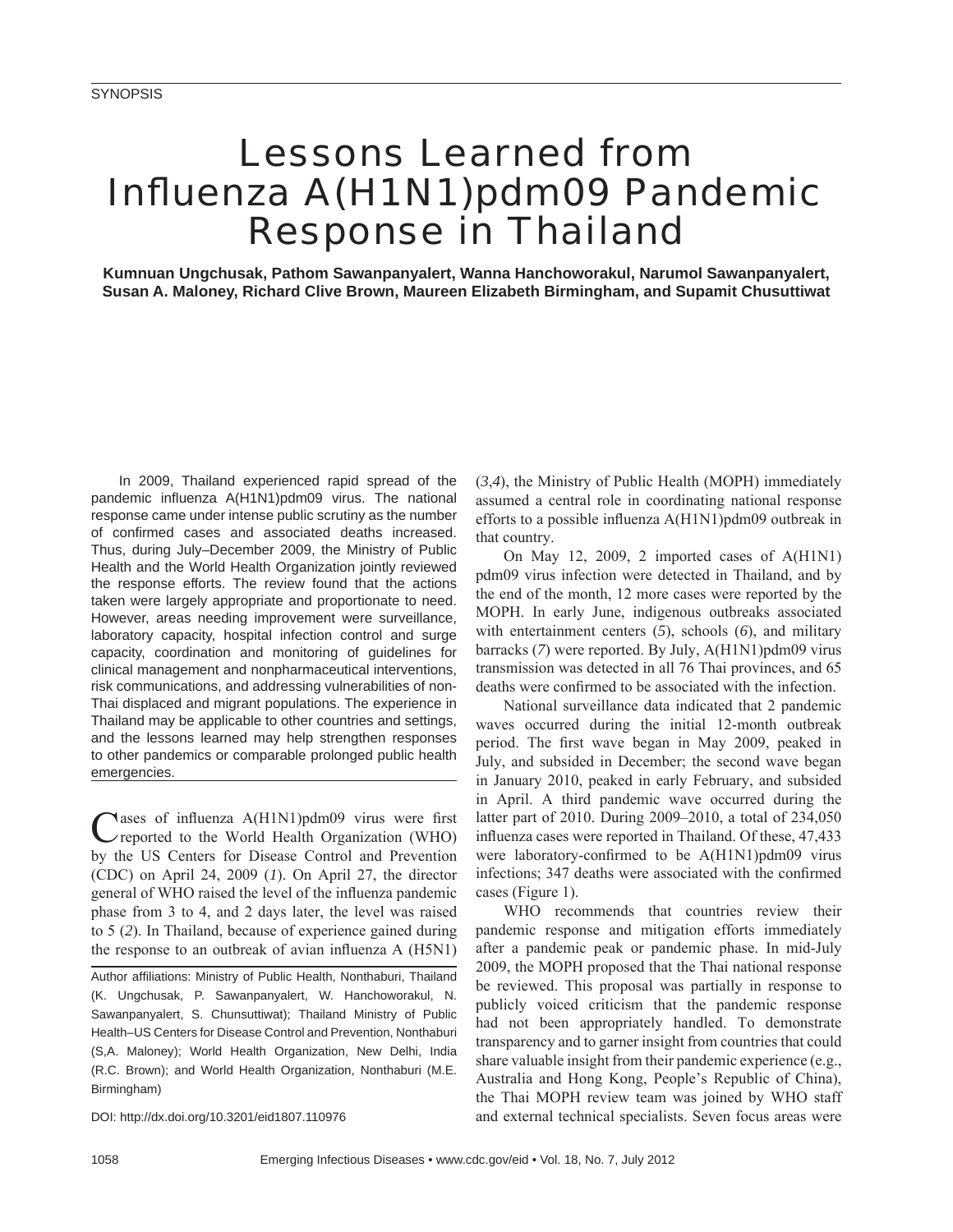

Figure 1. Reported number of influenza cases, laboratory-confirmed influenza A(H1N1)pdm09 virus infections, and deaths associated with confirmed influenza A(H1N1)pdm09 virus infections, Thailand, 2009–2010. ILI, influenza-like illness; OP, outpatient; IP, inpatient.

identified for review: 1) surveillance and epidemiology; 2) laboratory services; 3) public health interventions and control measures (including hospital infection control); 4) clinical management; 5) logistics, commodities, and operations; 6) public communications; and 7) measures to assist vulnerable non-Thai populations. The reviews were conducted during August 18–December 6, 2009. In total, 47 team members participated and contributed 271 person-days. Detailed reports and a 28-page summary of the strengths and challenges of the Thai pandemic response were submitted to the minister of health.

The formal review findings (lessons learned) as well as those from a review of the local experience in Thailand are being used to inform current and future pandemic plans in Thailand. They are also likely applicable to other countries and settings and could be used to strengthen responses to future pandemics or to comparable severe, prolonged public health emergencies. In this article, we outline some of the lessons learned during the first 12 months of the national response to the A(H1N1)pdm09 pandemic in Thailand.

# **Lessons Learned in Thailand**

## **Layered Surveillance Is Critical to an Effective Pandemic Response**

During the SARS outbreak, the screening of inbound passengers for fever at national/international ports of entry was a common practice by most countries. Thus, politicians and the public believed that the strategy should be included as part of any global epidemic response effort. During the A(H1N1)pdm09 pandemic, this belief created an environment in which it became difficult for the Thai MOPH to target screening activities toward identifying and testing only symptomatic persons arriving from affected countries. At the same time, the MOPH recognized that screening for A(H1N1)pdm09 infection was different than screening for SARS. They realized that SARS-like screening might be of limited value because persons with asymptomatic A(H1N1)pdm09 virus infection could transmit the virus, and persons with symptomatic infection might not have symptoms during inbound border screening. For this reason, fever screening at ports of entry was adopted, not with the expectation of containing early local spread but with the less ambitious aim of possibly detecting infections earlier and slowing the initial spread of virus, thus providing more time to prepare for the pandemic (*8*,*9*). Screening of inbound air passengers to Thailand was implemented on April 27, 2009. Persons with suspected A(H1N1)pdm09 virus infection were treated with antiviral drugs, and close contacts of possible case-patients were given prophylaxis. By June 17, a total of 1,669,501 inbound passengers had been screened at Thailand's main international airport in Bangkok; 638 of those screened had a fever, and only 2 were confirmed to have  $A(H1N1)$ pdm09 virus infection. As the pandemic spread rapidly throughout Thailand, the value of inbound screening was increasingly questioned, and screening was eventually stopped at the end of September 2009.

As expected, despite active screening of inbound air passengers, indigenous transmission and outbreaks were soon observed in entertainment venues and schools. Thailand's routine national surveillance system includes a national passive notifiable disease surveillance system, which includes notification of pneumonia and influenza cases requiring hospitalization (defined mainly by code criteria of the International Classification of Diseases, Tenth Revision). Thailand's national influenza surveillance also includes a sentinel system focused on monitoring virus infections; the system includes 8–10 sentinel hospitals that obtain data and specimens from patients seeking medical care for influenza-like illness (ILI). In response to the 2009 pandemic, the MOPH enhanced the surveillance system in 2 ways. First, in May 2009, the MOPH established a daily ILI reporting system to measure geographic and temporal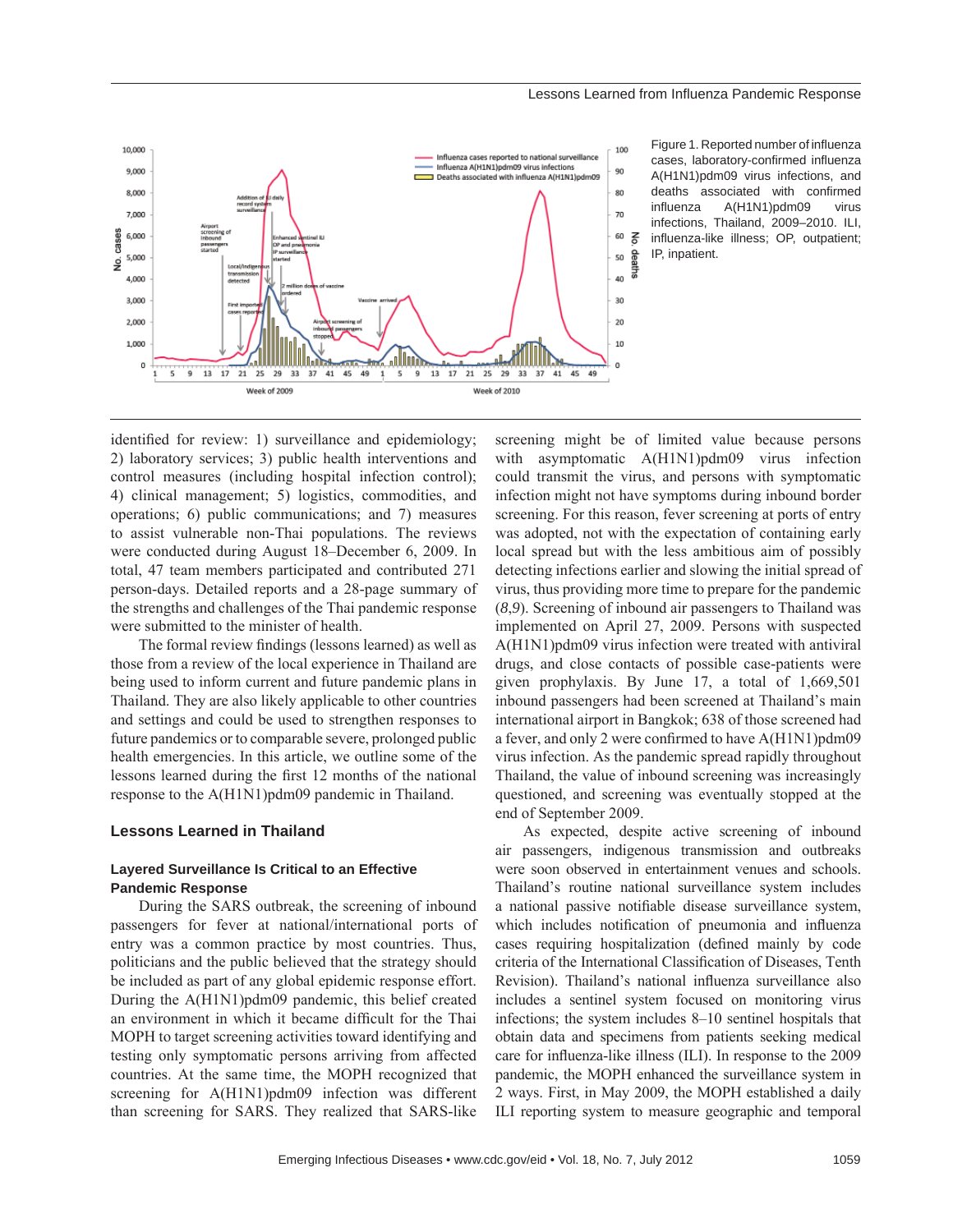# **SYNOPSIS**

trends for ILI in hospital outpatient departments across the country. Second, the network of sentinel influenza surveillance sites previously established to monitor influenza serotypes was supplemented by an additional 14 new sites. Sites in the expanded network collected respiratory specimens and performed influenza testing for outpatients with ILI and for hospitalized patients with pneumonia. These additions enabled monitoring of spatial-temporal trends and estimations of the prevalence of disease. Overall trends for ILI mirrored those of laboratory-confirmed cases of A(H1N1)pdm09 virus infection, supporting the usefulness of ILI data (online Technical Appendix, wwwnc.cdc.gov/ EID/pdfs/11-0976-Techapp.pdf).

In addition to these noted strengths in Thailand's national surveillance system response, the review team also identified several areas in which improvements should be pursued. These included improving linkages between epidemiologic, laboratory, and clinical data sources; expanding private health care participation in surveillance activities; and strengthening capacity for infectious disease modeling.

# **Development of Guidance for Clinical Management and Antiviral Drug Use Is an Iterative Process**

Before onset of the pandemic, the Thailand MOPH had established a national stockpile of 300,000 oseltamivir treatment courses, which was sufficient to treat  $0.5\%$  of the population. An additional 1 million courses were added when reported cases and deaths appeared to accelerate during the first pandemic wave. The decision to increase the stockpile was prompted in part by the results of local mathematical modeling exercises, which suggested that among the Thai population of 63 million persons, 157,000 could be hospitalized with A(H1N1)pdm09 virus infection and 1,260 could die.

The process of supplying oseltamivir to health facilities was greatly facilitated by a central, Internet-based vendormanaged inventory system, which enabled daily updating of hospital inventories. Individual health care facilities were primarily responsible for monitoring and replenishing their stocks of personal protective equipment, which were supplemented by a network of regional and provincial stockpiles.

A clinical case management and practice guideline was rapidly made available to all health care workers; the guideline was updated on 3 occasions as new information became available. Revisions focused on the medical management of patients at risk for severe disease, including the need for early administration of oseltamivir (Figure 2). However, anecdotal reports suggested that nationwide adoption of new guidelines by physicians may take up to a month, indicating a need for innovative methods to introduce and implement new guidelines.

An initial policy of screening and testing all persons at risk for A(H1N1)pdm09 virus infection proved problematic. The policy was instituted in an attempt to mitigate spread of infection; however, it led to a widespread public perception that laboratory testing was mandatory for diagnosis and treatment of A(H1N1)pdm09 virus infection. The MOPH subsequently rescinded the policy and issued guidance recommending that persons with suspected A(H1N1)pdm09 virus infection be treated on the basis of clinical rather than laboratory findings. However, patients overlooked the revised policy and continued to request laboratory confirmation of infection, and physicians felt obliged to respond to patient requests; thus, laboratory services became overburdened.

#### **Laboratory Services Can Become Overburdened**

The laboratory system in Thailand provided commendable support to national efforts for combatting A(H1N1)pdm09 virus transmission, especially during the early months of the pandemic. Vast numbers of specimens were tested, and laboratories operated 24 hours a day, 7 days a week. In most cases, laboratory reports were provided within 24 hours of specimen receipt. Laboratory support and expansion were well articulated in Thailand's national influenza preparedness plan, and surge capacity was quickly organized and implemented.

During the pandemic, the use of PCR was adopted as a standard for laboratory diagnosis of influenza. PCR technology had already been used at the National Influenza Center and 3 university teaching hospitals in Bangkok, and capacity was rapidly established in an additional 14 regional laboratories to share the burden of work and enable rapid testing. The increased capacity for laboratory testing enabled the National Influenza Center and 1 university laboratory to focus on more specialized testing, including molecular sequencing and monitoring of antiviral drug resistance.

In addition to these strengths in the national response effort, the review team also identified several weak areas in need of improvement. The need to strengthen laboratories was highlighted in the national preparedness plan and implemented at the start of the pandemic; however, as discussed above, a national strategy for rational use of laboratory services during high-demand situations was not available to clinicians and public health professionals early in the pandemic. This lack of guidance resulted in an extremely heavy demand for laboratory services. Furthermore, although a plan was in place, it did not anticipate the number of specimens for which testing was requested. During the first 3 months of the pandemic, the National Influenza Center in Thailand processed 10,796 specimens, of which 4,082 were positive for A(H1N1) pdm09 virus infection. Although additional surge capacity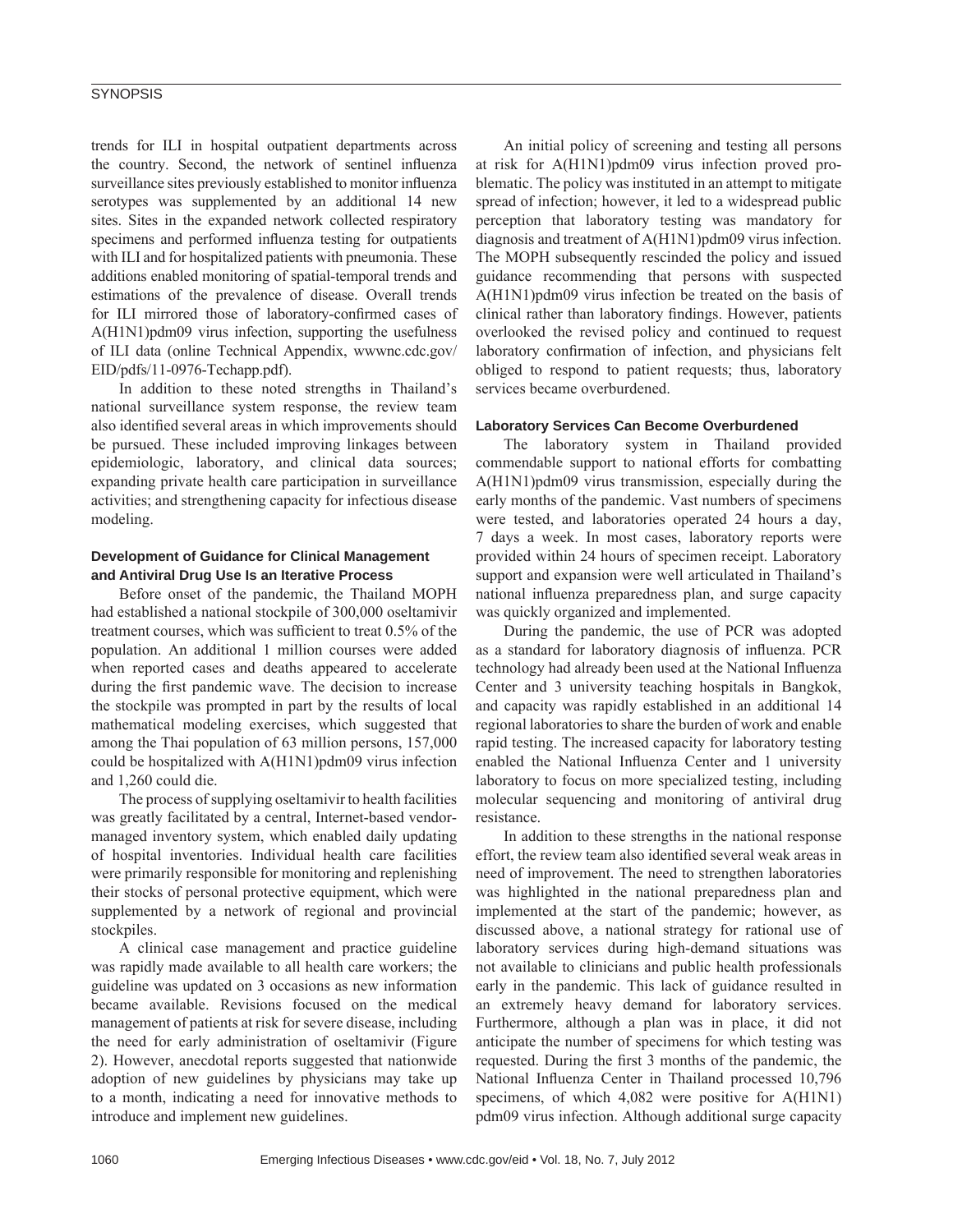

Figure 2. Third edition (July 17, 2009) of clinical practice guidelines for treatment of patients with suspected influenza A(H1N1)pdm09 virus infection in Thailand. The guidelines were prepared by the Clinical Management Taskforce, Thailand Ministry of Public Health, and experts from medical schools. The quidelines are subject to modification according to the pandemic influenza situation; updates are made available at www.moph.go.th. CXR, chest x-ray; COPD, chronic obstructive pulmonary disease; SLE, systemic lupus erythematosus; DM, diabetes mellitus; bid, twice a day; CAPD, continuous ambulatory peritoneal dialysis; RR, respiratory rate;  $SpO<sub>2</sub>$ , saturation of peripheral oxygen.

was soon developed and implemented, the heavy demands for laboratory testing led to delays in making some results available. Recommendations for future strengthening of the laboratory system included expanding PCR capacity in provincial hospitals, which could serve as referral centers, and clarifying roles specified for each type of laboratory. Such actions would help optimize the laboratory system, maximize efficiency, and enable central laboratories to focus on more specialized functions and research activities.

# **Enhanced Infection Control and Surge Capacity Is Needed for Intensive Care Services**

During the A(H1N1)pdm09 pandemic in Thailand, several outbreaks were reported among hospital staff and patients (*10*). Infection prevention and control practices appeared to vary at the health care facility level, although most hospitals had dedicated infection control nurses and functional infection prevention and control committees. Before the pandemic, excellent arrangements were in place for screening and triage in hospitals. The arrangements were derived from procedures established during the outbreak of influenza virus A(H5N1), However, despite those arrangements, outpatient services during the first pandemic wave were soon overwhelmed with "worried well" persons seeking information and advice. Hospitals became crowded with patients with ILI, among whom only a small proportion had moderate to severe influenza. Intensive care units in many hospitals became overburdened during the peak of the first wave. Optimal delivery of care might have

been achieved through better networking among hospital intensive care units; improved networking could have enabled the sharing of caseloads, resources, and expertise.

# **Application and Monitoring of Nonpharmaceutical Interventions Must Be Consistent**

The use of good hand hygiene practices, social distancing measures, and face masks was emphasized in national policy and prevention guidelines. These measures were widely promoted and implemented, particularly during the first pandemic wave, when awareness and anxiety levels were high. Implementation of social distancing measures varied by setting, especially in relation to school closure; the varied implementation was probably due in part to the decentralization of decision-making to the local level. The business sector, health foundations, schools, and local community authorities provided good support for public education campaigns. An initial shortage of alcohol gel and face masks was addressed by increasing local production.

An effective mechanism for oversight was not established at the outset of the pandemic, and the lack of such a mechanism presented a challenge for monitoring the effectiveness of public health interventions. Variation and "drift" in the application and implementation of national policies and guidelines were also observed at different administrative levels. Local variations in compliance with national policies and guidelines may have been related to differences in the perception of risk among health professionals and the public and to ineffective communication and feedback systems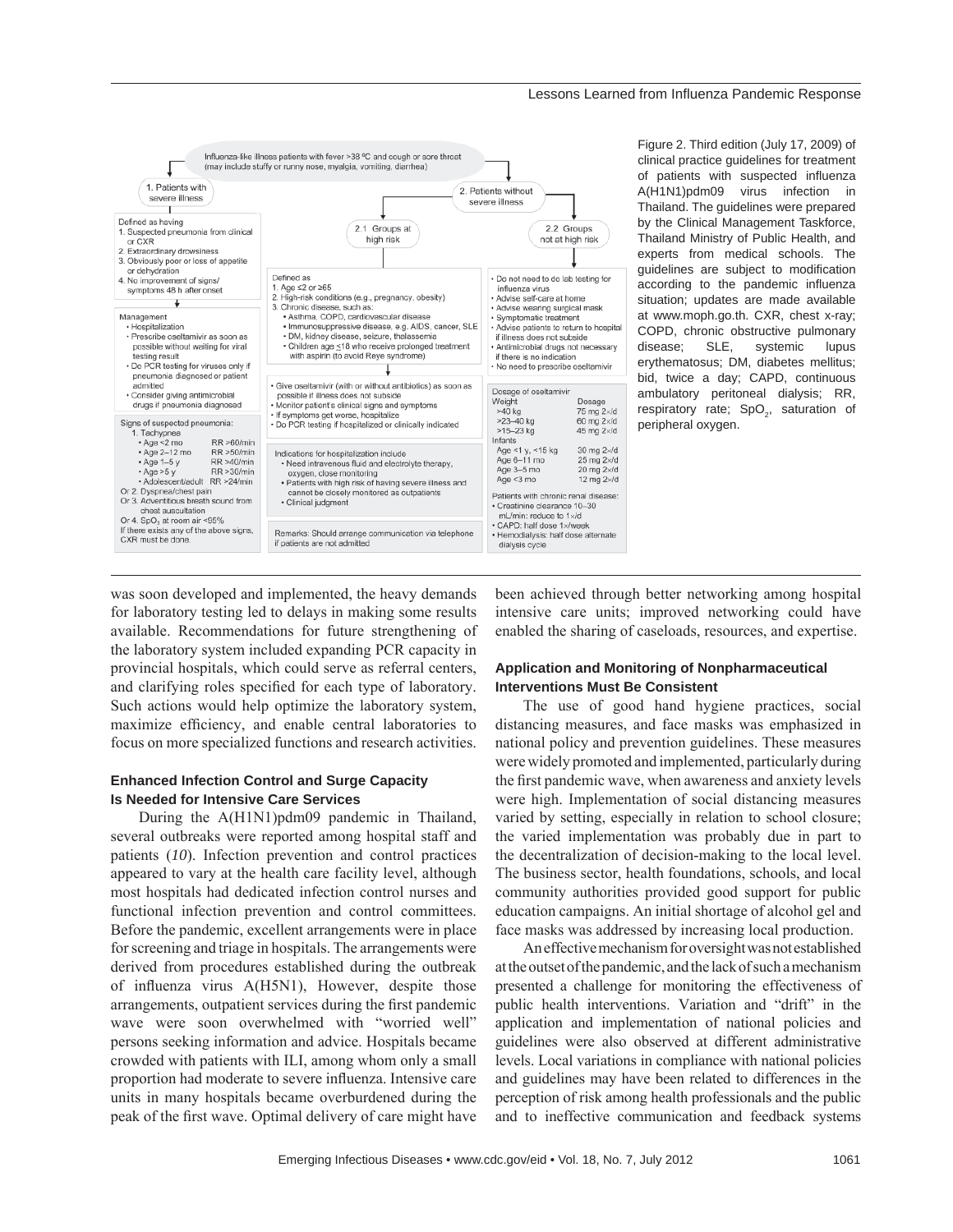# **SYNOPSIS**

between authorities at the central level and health providers at peripheral levels. One recommendation for addressing this challenge in the future is to establish a national public health emergency incident command center to coordinate and communicate policies, strategies, and guidance related to an emergency and to monitor their execution and facilitate feedback to concerned parties, particularly on problems related to implementation.

#### **Availability and Uptake of Pandemic Vaccine Must Be Timely**

In July 2009, the Thai government approved the procurement of 2 million doses of A(H1N1)pdm09 vaccine. This amount was determined by using existing registries and other data to estimate the number of health care workers and the number of persons considered to be at high risk for complications related to A(H1N1)pdm09 virus infection. The vaccine arrived at the end of the first wave, during the last week of December 2009, and was targeted to groups at high risk and to frontline health care workers. Vaccination campaigns began in early January 2010, but vaccination uptake was slow and less than projected. There are several possible reasons for this, including the perception of diminishing risk and safety concerns expressed by members of the public, in part related to media reports of (unrelated) fetal deaths in pregnant women who had received the vaccine. Uptake among pregnant women was only 6% (30,000) of the planned 500,000 target population. This percentage is consistent with observations by obstetricians that pregnant women in Thailand were not convinced that the potential benefits of vaccination greatly outweighed any possible risk.

At the same time that Thailand is trying to improve access to pandemic influenza vaccine, it is also trying to establish national capacity for pandemic vaccine production. Since 2008, and with the support of WHO's Global Action Plan, the Thailand MOPH has embarked on a development project to enhance national capacity for pandemic influenza vaccine development and production. This country project aims to establish capacity for producing inactivated and live-attenuated pandemic vaccines. Although this project did not produce a vaccine in time for the 2009 A(H1N1) pdm09 pandemic, it has served as an excellent platform for further development of the national and regional influenza vaccine capacity in preparation for future pandemics.

# **Risk Communication Requires Active Coordination and Monitoring**

Public information and risk communication messages were disseminated through a variety of media, including television, radio, and extensively distributed printed materials. However, on several occasions, government officials issued contradictory statements on the status of

the pandemic or conflicting health advice. A possible explanation for these shortcomings was the lack of a systematic process to ensure timely delivery of consistent and correct information to the public by politicians, officials, and partners. The communications infrastructure in Thailand is strong; however, some partners could have been better used to assist with disseminating public communications and with collecting feedback regarding the effectiveness of key messages in terms of public understanding and behavior. Furthermore, it would seem intuitive that better communication and public messaging could be used to address the challenges previously discussed in terms of vaccine uptake and health system overloads caused by the worried well. One recommendation proposed addressing these weaknesses by establishing an operational risk communications unit within MOPH.

# **Needs of Displaced Persons/Migrants Must Be Included in Pandemic Preparedness and Response Plans**

An estimated 144,567 displaced persons live in 9 temporary shelters in Thailand, predominantly on the Thailand/Myanmar border, and ≈2 million registered and unregistered international migrants provide unskilled labor in Thailand. Displaced persons residing in temporary shelters receive basic health care services primarily from nongovernmental organizations, and a compulsory migrant health insurance scheme is in place for registered migrants in Thailand.

Surveillance for influenza and other priority communicable diseases is considered to function well and is linked with the national surveillance mechanisms. However, pandemic response plans for different displaced and migrant population settings were not always congruent, and specific national policies were not completely explicit in defining access to services (care and laboratory diagnostics) and lifesaving medicines, such as oseltamivir. In many such settings, surge capacity for delivery of health care was limited, and staff and volunteer health workers were not sufficiently trained in pandemic influenza preparedness and response. Also, public health messages were sometimes not available in the language of displaced or migrant persons (*11*). However, among displaced and migrant populations during the first 12 months of the pandemic, only 1 documented A(H1N1) pdm09 outbreak occurred, with no confirmed deaths, and the review team found that, in general, services were provided on a humanitarian basis when needed.

# **External Evaluation of Response Efforts after a Pandemic Peak Is Useful**

The team reviewing Thailand's pandemic response identified numerous strengths and several shortcomings.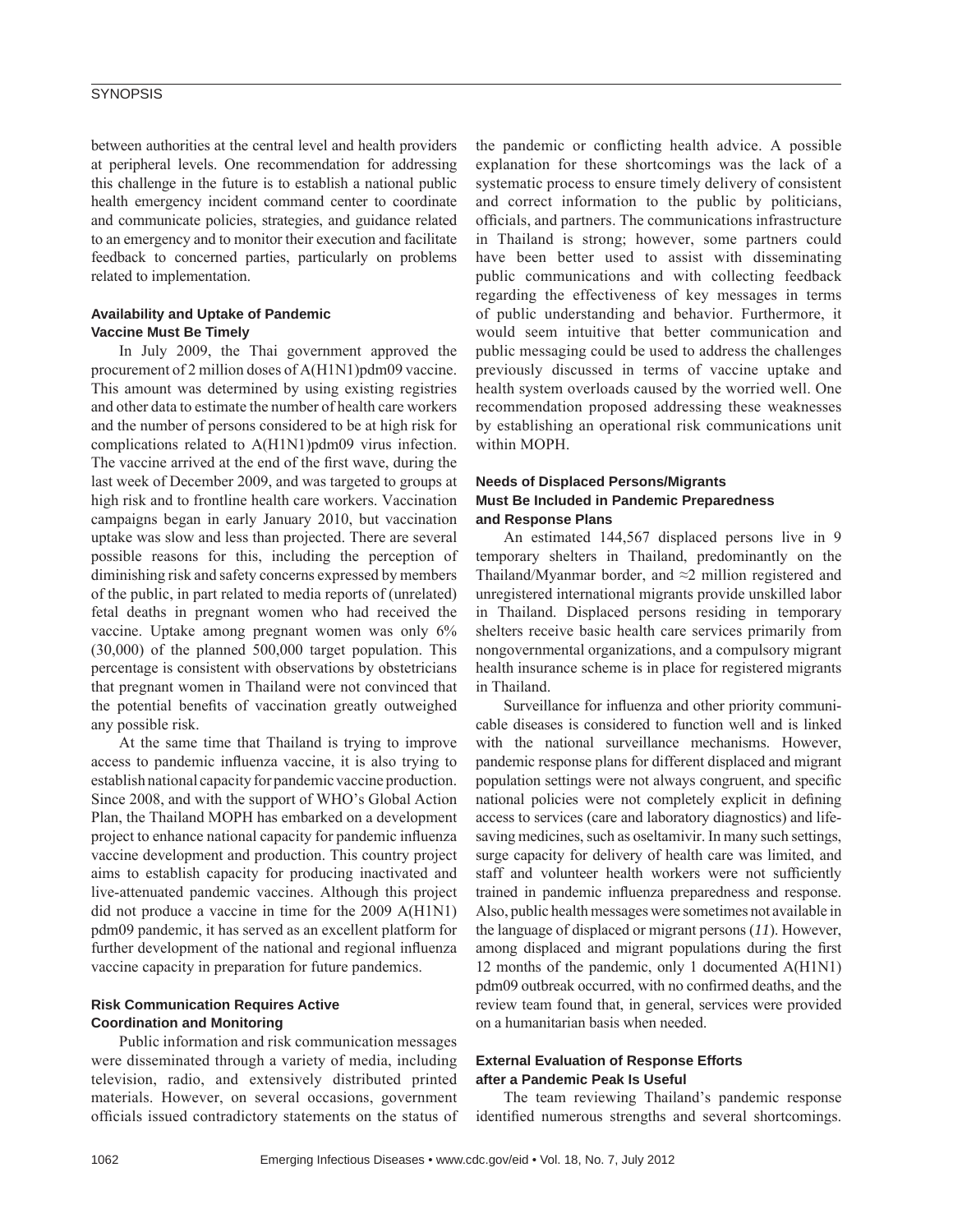Because of the timing of the review, some of the lessons learned and some of the shortcomings, particularly in the areas of health care surge capacity, surveillance, and laboratory capacity, were at least partially addressed or rectified during the second and third waves of the  $A(H1N1)$ pdm09 pandemic. In addition, the review findings and lessons learned are now being used to guide development of future pandemic preparedness plans in Thailand. The joint MOPH/WHO pandemic review required the mobilization of substantial human and financial resources at a time of already considerable demand. Therefore, consideration should be given to building a strong monitoring and evaluation component into pandemic preparedness plans, including surge capacity for handling review tasks.

# **Discussion**

We describe lessons learned from the national response to the influenza  $A(H1N1)$ pdm09 pandemic in Thailand by reviewing the local experience and a formal MOPH/WHO report on a joint review of the response efforts (*12*). Several of the lessons learned have been identified and discussed in other reports; our work supports and enriches the published data surrounding these lessons.

A report of the WHO Review Committee on the functioning of the international health regulations in relation to the A(H1N1)pdm09 pandemic (*13*) stressed that the response requirements of health care systems needed more attention and strengthening*.* The report also advocated interim case-finding, treatment and management protocols and algorithms, infection control guidelines, guidance on triaging and surge capacity management, and staffing strategies. The findings in the WHO report, much like our findings, emphasized that although avian influenza had made a difference in pandemic preparedness for Asian countries, the 2009 influenza pandemic strained health care and laboratory services, and the strain would have been worse in a more severe pandemic.

Fisher et al., in a review of pandemic response lessons from 6 Asian countries (Singapore, Hong Kong, People's Republic of China, Malaysia, South Korea, and Vietnam) (*14*), noted some key health challenges similar to those in the Thailand experience: a need to strengthen health care surge capacity (especially intensive care services), an inability of containment measures to prevent crossborder entry of influenza, challenges with the adoption of recommendations for empiric use of oseltamivir, and the insufficient coordination of the dissemination of clinical management and laboratory protocols and updates and other communications. In addition, Hanvoravongchai et al. and the AsiaFluCap Project (*15*) reported results from rapid analyses of pandemic influenza preparedness in 6 Asian countries. Similar to the situation in Thailand, many of the countries were challenged by the need for greater flexibility

in pandemic planning and implementation in order to accommodate changing transmission circumstances and different pandemic scenarios.

The importance of a joint review after a pandemic peak or pandemic phase cannot be overemphasized. In Thailand, the review process and reports, which clearly identified strengths and weaknesses of the pandemic response and provided concrete suggestions for how lessons learned might be used to revise plans for dealing with future events, were used to modify the national response during the second and third waves of the 2009 influenza pandemic. In addition, lessons learned from the review are serving as a helpful resource for the development of a new 5-year national strategic plan for preparedness and response to emerging diseases, which will be submitted for official government endorsement in the near future.

#### **Acknowledgments**

We thank WHO for providing the technical and financial support for this review. We greatly appreciate the contribution of the following review team members: Pasakorn Akrasewi, Michael Basso, Rajesh Bhatia, Aphaluck Bhatiasevi, Channawong Burapat, Patricia Ching, Tawee Chotipittayanond, Gilles Cimetiere, James Edward Fielding, Peter Horby, David Hui, Brian Kapella, Opas Karnkawinpong, Pensri Kerdnark, Darika Kingnate, Philip Lam, Jan-Erik Larsen, C. Raina MacIntyre, Arun Mallik, Bjorn Melgaard, Aree Moungsookjareoun, Roderico Ofrin, Kitti Pitaknitinun, John Rainford, Steven Riley, Jariya Sangsujja, Wing Hong Seto, Nahoko Shindo, Mark Simmerman, Kleete Simpson, Adelle Springer, Anupong Sujariyakul, and Chadin Tephaval.

#### Financial support was provided by WHO.

Dr Ungchusak is the senior expert in preventive medicine at the Bureau of Epidemiology, Department of Disease Control, Ministry of Public Health, Nonthaburi, Thailand. His current work is related to avian influenza, pandemic influenza, and public health emergencies of international concern.

# **References**

- 1. Sub-committee for the Second National Strategic Plan for Prevention and Control of Avian Influenza and Preparedness for Influenza Pandemic A.D. 2008–2010. The second national strategic plan for prevention and control of avian influenza and preparedness for influenza pandemic (B.E. 2551-2553) (A.D. 2008-2010). 2007 [cited 2011 Nov 1]. http://beid.ddc.moph.go.th/th/images/plan/ dataL3\_164.pdf
- 2. Chunsuttiwat S. Response to avian influenza and preparedness for pandemic influenza: Thailand's experience. Respirology. 2008;13(Suppl 1):S36–40. http://dx.doi.org/10.1111/j.1440- 1843.2008.01256.x
- 3. World Health Organization. Global Alert and Response. Influenzalike illness in the United States and Mexico. 2009 [cited 2011 Nov 1]. http//www.who.int/entity/csr/don/2009\_04\_24/en/
- 4. World Health Organization. Swine influenza update 3. 2009 [cited 2011 Nov 1]. http://www.who.int/csr/don/2009\_04\_27/en/